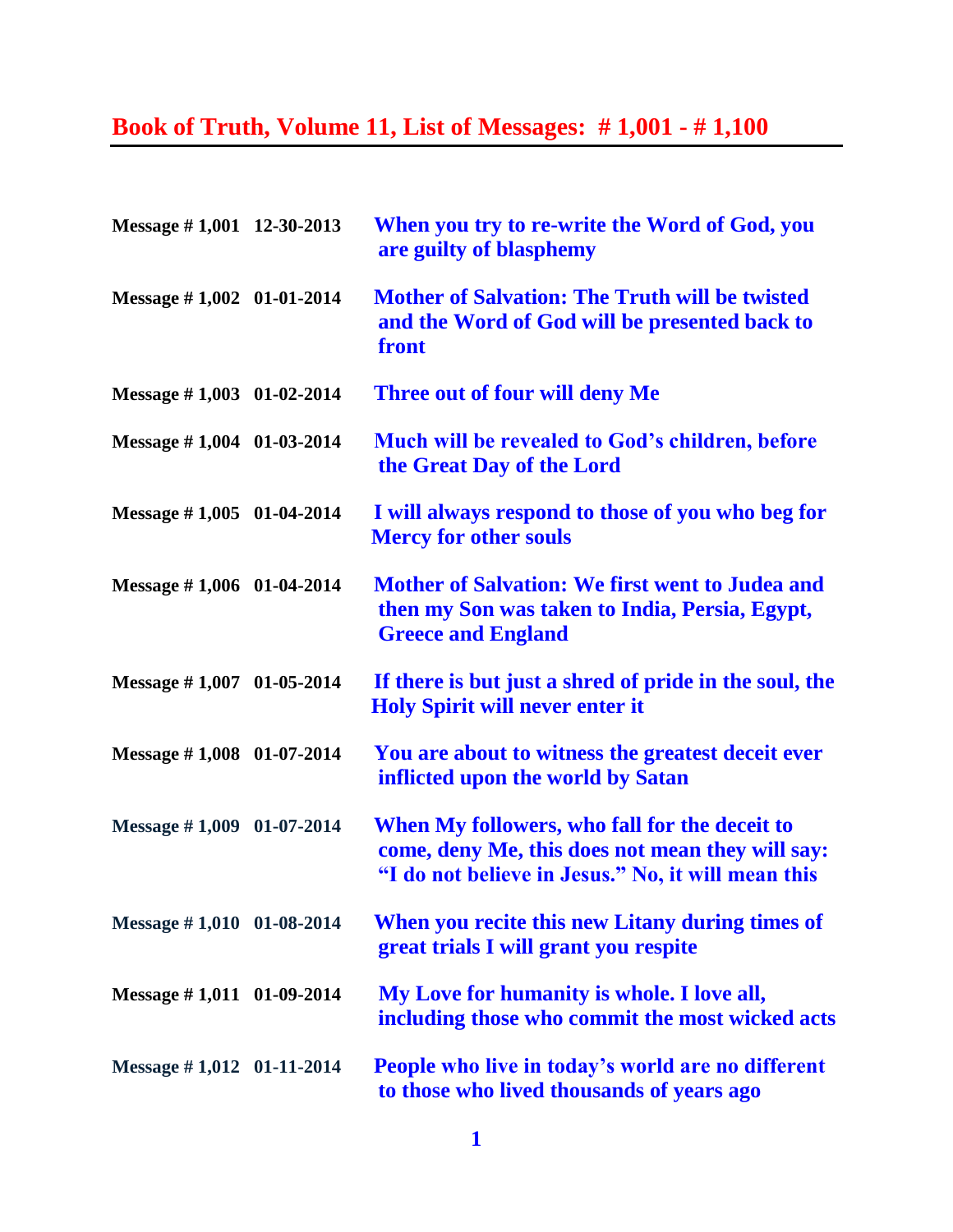| Message #1,013 01-12-2014     | Very soon, Hell will be formally declared as a<br>place, which does not exist                                                                               |
|-------------------------------|-------------------------------------------------------------------------------------------------------------------------------------------------------------|
| Message #1,014 01-13-2014     | <b>God the Father: I Am coming to gather the</b><br>faithful. My Time is soon, as My Son's Mercy is<br>almost upon you                                      |
| Message $\# 1,015$ 01-14-2014 | When My Church upholds the Word of God, you<br>must remain obedient to My Church                                                                            |
| Message #1,016 01-16-2014     | This new and rapidly created hierarchy will take<br>over My Church                                                                                          |
| Message #1,017 01-17-2014     | <b>Every word you utter in this Mission comes from</b><br>Me. Every action you take comes from Me                                                           |
| Message #1,018 01-19-2014     | Who amongst you would be strong enough to<br>accept My Cup of Suffering, in all that it brings<br>with it                                                   |
| Message $\# 1,019$ 01-20-2014 | <b>Mother of Salvation: This final Medal, brought to</b><br>you by me, through the Mercy of God, will draw<br><b>billions of souls towards Eternal Life</b> |
| Message #1,020 01-21-2014     | God the Father: Free will, given to humanity, has<br>meant that many of My children were drawn<br>away from Me                                              |
| Message #1,021 01-24-2014     | <b>Mother of Salvation: These apparitions will begin</b><br>this Spring, as my Son has instructed                                                           |
| Message $\# 1,022$ 01-24-2014 | My Mother's role as Co-Redemptrix will be well<br>and truly understood at last                                                                              |
| Message $\# 1,023$ 01-26-2014 | The plan to remove every trace of Me has<br>commenced                                                                                                       |
| Message $\# 1,024$ 01-27-2014 | God the Father: I have waited patiently a very<br>long time to gather My children, again, into My<br><b>Holy Will</b>                                       |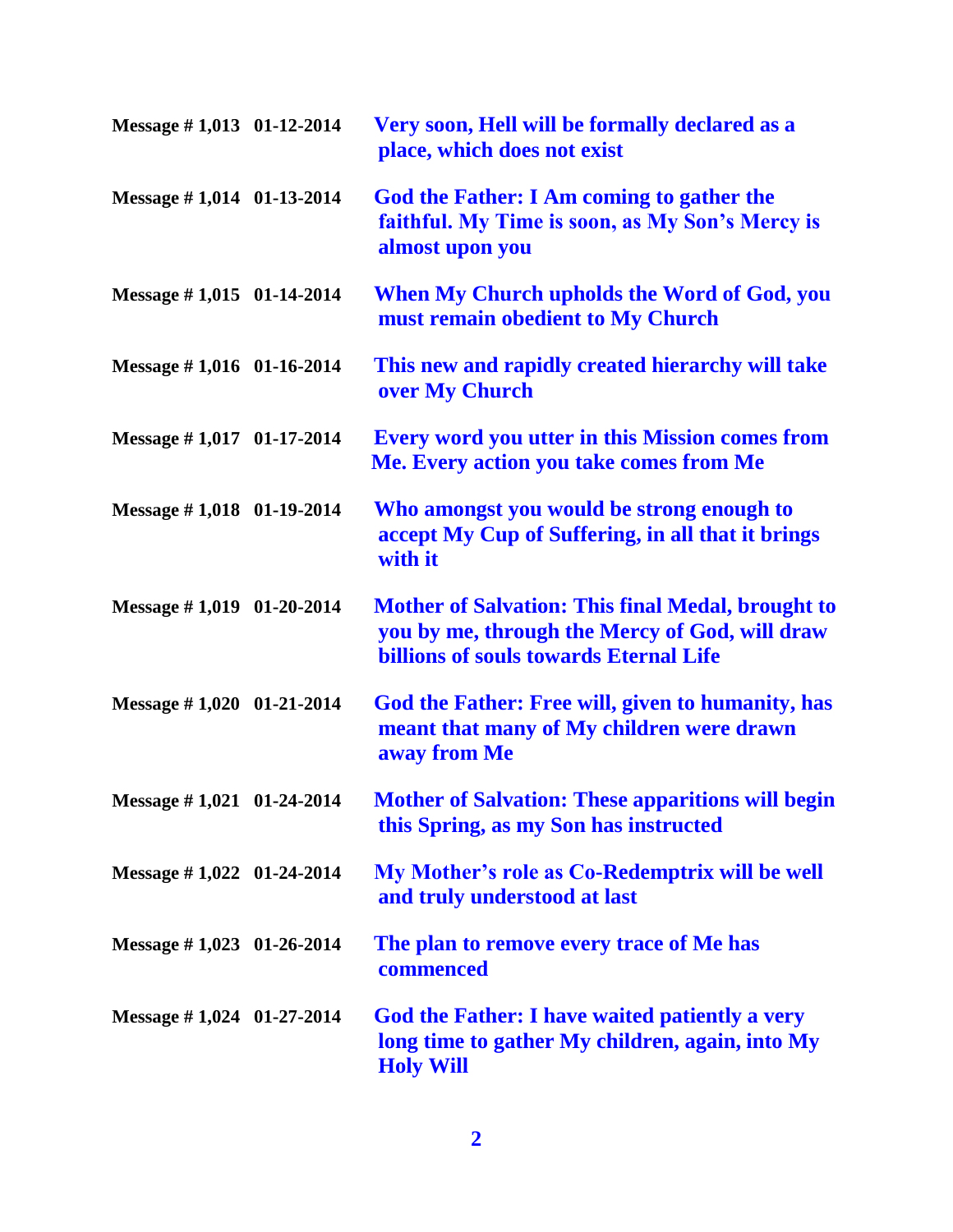| Message #1,025 01-28-2014     | Today, fewer people than ever believe in the<br><b>Word of God</b>                                                                                       |
|-------------------------------|----------------------------------------------------------------------------------------------------------------------------------------------------------|
| Message #1,026 01-29-2014     | I must intervene to save humanity from<br>destroying itself, before the Great Day of the<br><b>Lord</b>                                                  |
| Message $\# 1,027$ 01-31-2014 | <b>Mother of Salvation: Remember that Satan</b><br>despises this Mission, because he will lose billions<br>of souls because of it                        |
| Message $\# 1,028$ 01-31-2014 | <b>Prepare always, every day, as if The Warning</b><br>were tomorrow, for it will come upon you<br>suddenly                                              |
| Message $\# 1,029$ 02-01-2014 | Much of what humanity takes for granted will be<br>turned upside down and inside out, but this is<br>necessary                                           |
| Message #1,030 02-02-2014     | <b>Mother of Salvation: All those of different faiths</b><br>must begin also to recite my Holy Rosary, for it<br>will bring each of you great protection |
| Message $\# 1,031$ 02-03-2014 | As the numbers of those who follow Satan grows,<br>they will go to great lengths to publicly declare<br>their worship of the Devil                       |
| Message $\# 1,032$ 02-04-2014 | God the Father: I desire that you accept the<br>Truth, not with doubt in your hearts, but with<br>love and trust                                         |
| Message #1,033 02-05-2014     | <b>Mother of Salvation: These Prayers, dear</b><br>children, come with great Graces                                                                      |
| Message $\# 1,034$ 02-06-2014 | <b>Mother of Salvation: When my Son's priests will</b><br>face terrible anguish and miscarriages of justice,<br>they must call on me                     |
| Message $\# 1,035$ 02-07-2014 | <b>Mother of Salvation: Many will believe the</b><br><b>Antichrist to be a very holy man</b>                                                             |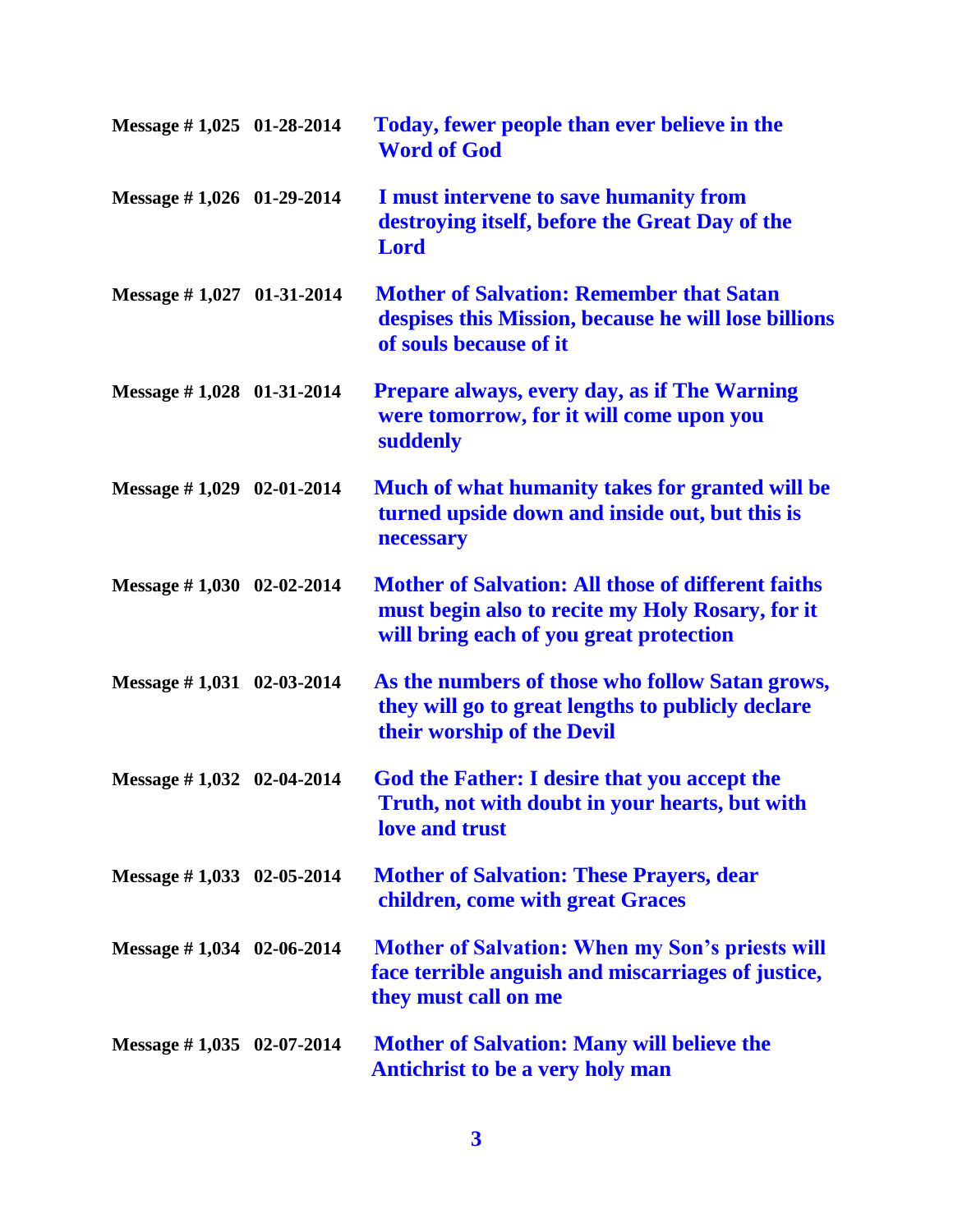| Message #1,036 02-07-2014           | I will never ignore those who are lonely, sad,<br>frightened and unsure as to whether or not God<br><b>Exists</b>                    |
|-------------------------------------|--------------------------------------------------------------------------------------------------------------------------------------|
| Message $\# 1,037$ 02-08-2014       | <b>Mother of Salvation: My Father will shake the</b><br>world both physically and spiritually                                        |
| Message $\# 1,038$ 01-09-2014       | God the Father: There is nothing that I would not<br>do for My children. No sacrifice is too high                                    |
| Message $\# 1,039$ 02-10-2014       | Don't you know that, after My Second Coming<br>takes place, your soul will exist for eternity                                        |
| Message $\# 1,040$ 02-11-2014       | Finally, the Jews will be shown the proof of My<br><b>Father's Covenant</b>                                                          |
| Message $\# 1,041$ 02-12-2014       | <b>Mother of Salvation: Soon, the "Hail Mary"</b><br>prayer will not be heard inside or outside of my<br><b>Son's Church</b>         |
| Message $\# 1,042 \quad 02-12-2014$ | They pay lip service to what My Second Coming<br>means                                                                               |
| Message $\# 1,043$ 02-13-2014       | <b>Mother of Salvation: This is the time when souls</b><br>will have to endure the pain of Purgatory on<br><b>Earth</b>              |
| Message $\# 1,044$ 02-14-2014       | Suffer in silence when you are tormented, suffer<br>vile forms of cruelty, are slandered, abused or<br>mocked in My Name             |
| Message $\# 1,045$ 02-15-2014       | <b>Mother of Salvation: The Antichrist will use his</b><br>so-called stigmata as a means to convince the<br>world he is Jesus Christ |
| Message $\# 1,046$ 02-16-2014       | Nothing good can come from hatred, for it comes<br>only from Satan                                                                   |
| Message $\# 1,047$ 02-17-2014       | Take a soul – a life – away from Me and your own<br>life – Eternal Salvation – will no longer be your<br>right                       |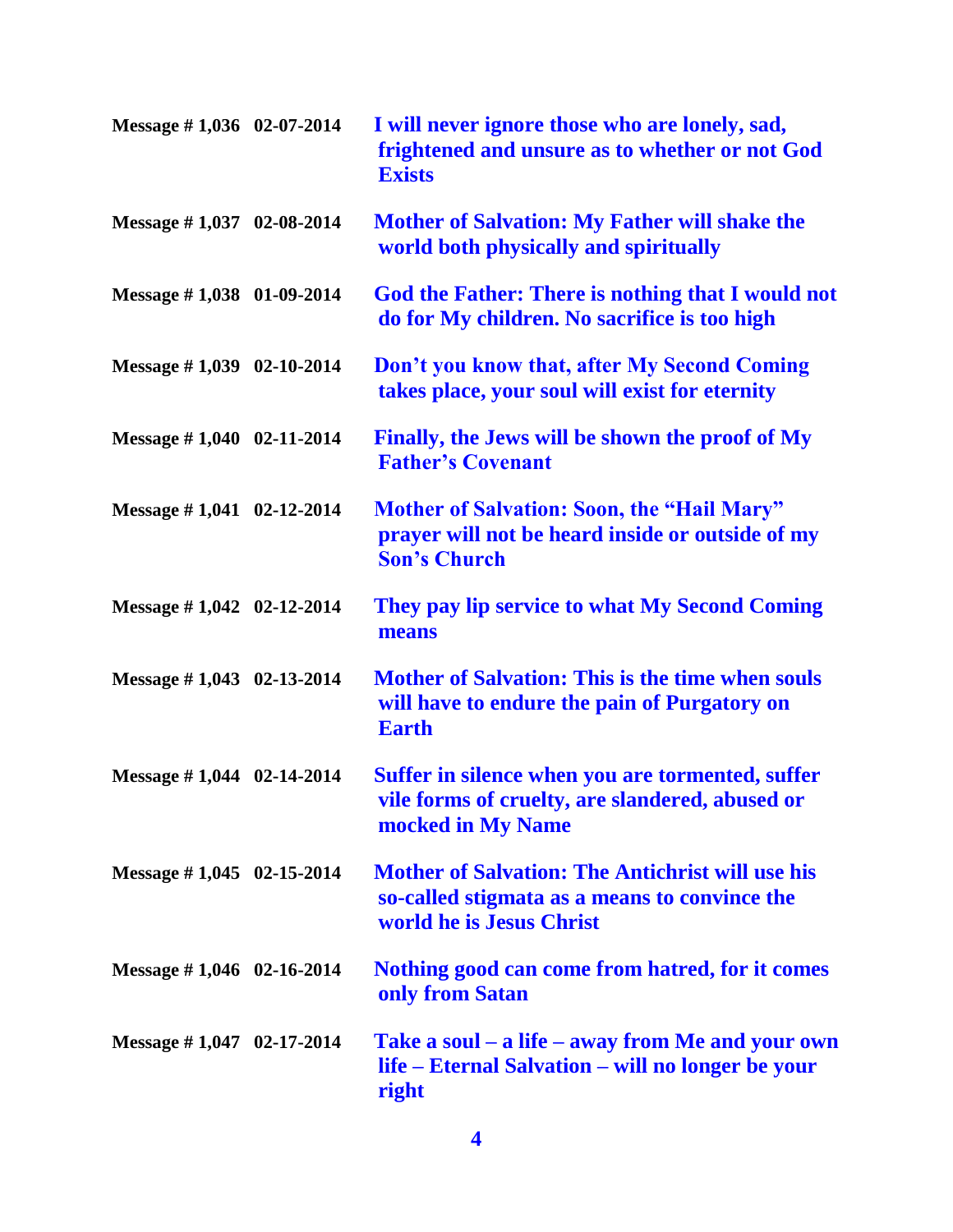| Message $\# 1,048$ 02-18-2014 | When I come to judge, the world will tremble                                                                                        |
|-------------------------------|-------------------------------------------------------------------------------------------------------------------------------------|
| Message #1,049 02-20-2014     | Earthquakes will be of such magnitude that they<br>will be felt across multiple countries, at the same<br>time                      |
| Message $\# 1,050$ 02-21-2014 | When God permits the persecution of the<br>Christians and the Jews, it is for good reason                                           |
| Message #1,051 02-22-2014     | Many of you who say you love Me now, will<br>betray Me just as Judas did                                                            |
| Message #1,052 02-23-2014     | When a man's will clashes with the Will of God,<br>great pain is endured on both sides                                              |
| Message $\# 1,053$ 02-23-2014 | <b>Mother of Salvation: All references to Hell have</b><br>been abolished and man has been misled into a<br>false sense of security |
| Message $\#$ 1,054 02-24-2014 | You, My Two Witnesses on Earth, must stand<br>your ground                                                                           |
| Message $\#$ 1,055 02-25-2014 | The 'god' they will proclaim, will not be My<br><b>beloved Father</b>                                                               |
| Message $\#$ 1,056 02-26-2014 | <b>God the Father: The Perfection of the lost</b><br><b>Paradise will be renewed to its former Glory</b>                            |
| Message $\# 1,057$ 02-27-2014 | <b>Mother of Salvation: Love and only Love comes</b><br>from God. Hatred only comes from Satan. There<br>is no in-between           |
| Message $\# 1,058$ 02-28-2014 | The world will bow, kneel on both knees and<br><b>idolize the Beast</b>                                                             |
| Message $\# 1,059$ 03-02-2014 | <b>Once you have Me, you have everything</b>                                                                                        |
| Message $\# 1,060$ 03-03-2014 | Love can defeat every affliction suffered by the<br>human race                                                                      |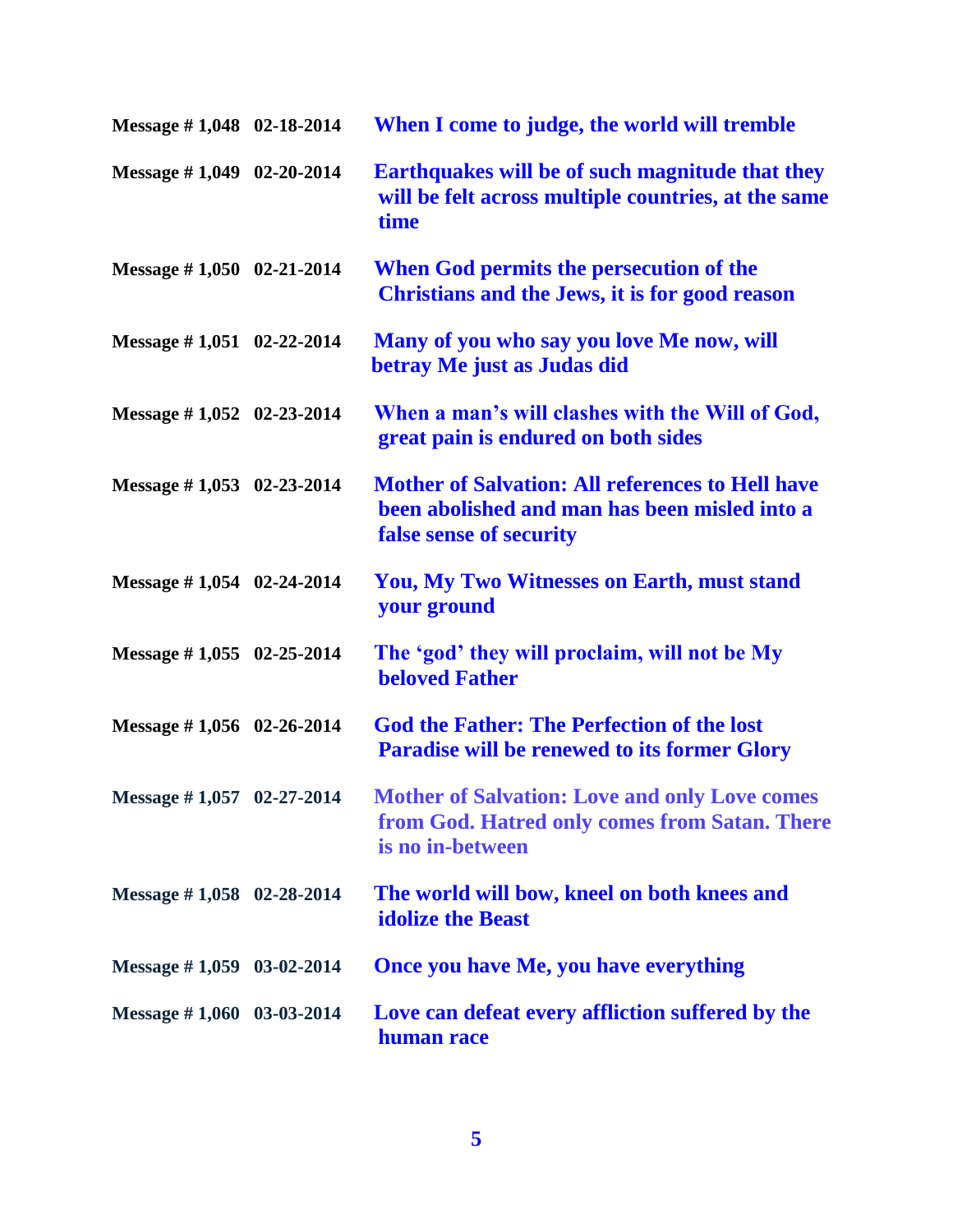| Message $\# 1,061$ 03-04-2014 | Wars will escalate, until the Great War is<br>declared                                                                   |
|-------------------------------|--------------------------------------------------------------------------------------------------------------------------|
| Message $\# 1,062$ 03-04-2014 | I Am All-Merciful. I do not seek revenge                                                                                 |
| Message $\# 1,063$ 03-06-2014 | Wrong will be seen as right and right will be seen<br>as wrong                                                           |
| Message $\# 1,064$ 03-08-2014 | It is through the influence of the devil that you<br>become unclean in My Eyes                                           |
| Message $\# 1,065$ 03-09-2014 | <b>Mother of Salvation: After The Warning will</b><br>come a great desire to give glory to God                           |
| Message #1,066 03-10-2014     | To demand the rights of Christians will be<br>tantamount to breaking the law                                             |
| Message #1,067 03-11-2014     | <b>Mother of Salvation: They will present a new red</b><br>book, with the head of a goat embedded within its<br>cover    |
| Message #1,068 03-12-2014     | My Tears will have ceased by then, but My<br><b>Sadness will be never ending</b>                                         |
| Message $\# 1,069$ 03-13-2014 | God the Father: For this is the final period – the<br>final chapter in the fulfillment of My Holy Will                   |
| Message $\# 1,070$ 03-15-2014 | It will only be when the Holy Eucharist is<br>abolished completely that the Antichrist will<br>enter My Church           |
| Message #1,071 03-16-2014     | The Paradise, created by My Father for His<br>children, is to be returned to them, finally, in all<br>its original Glory |
| Message $\# 1,072$ 03-18-2014 | It is far better to endure pain in My Name than to<br>be glorified by sinners for doing wrong in My<br><b>Eyes</b>       |
| Message $\# 1,073$ 03-19-2014 | Those who curse Me will be cursed                                                                                        |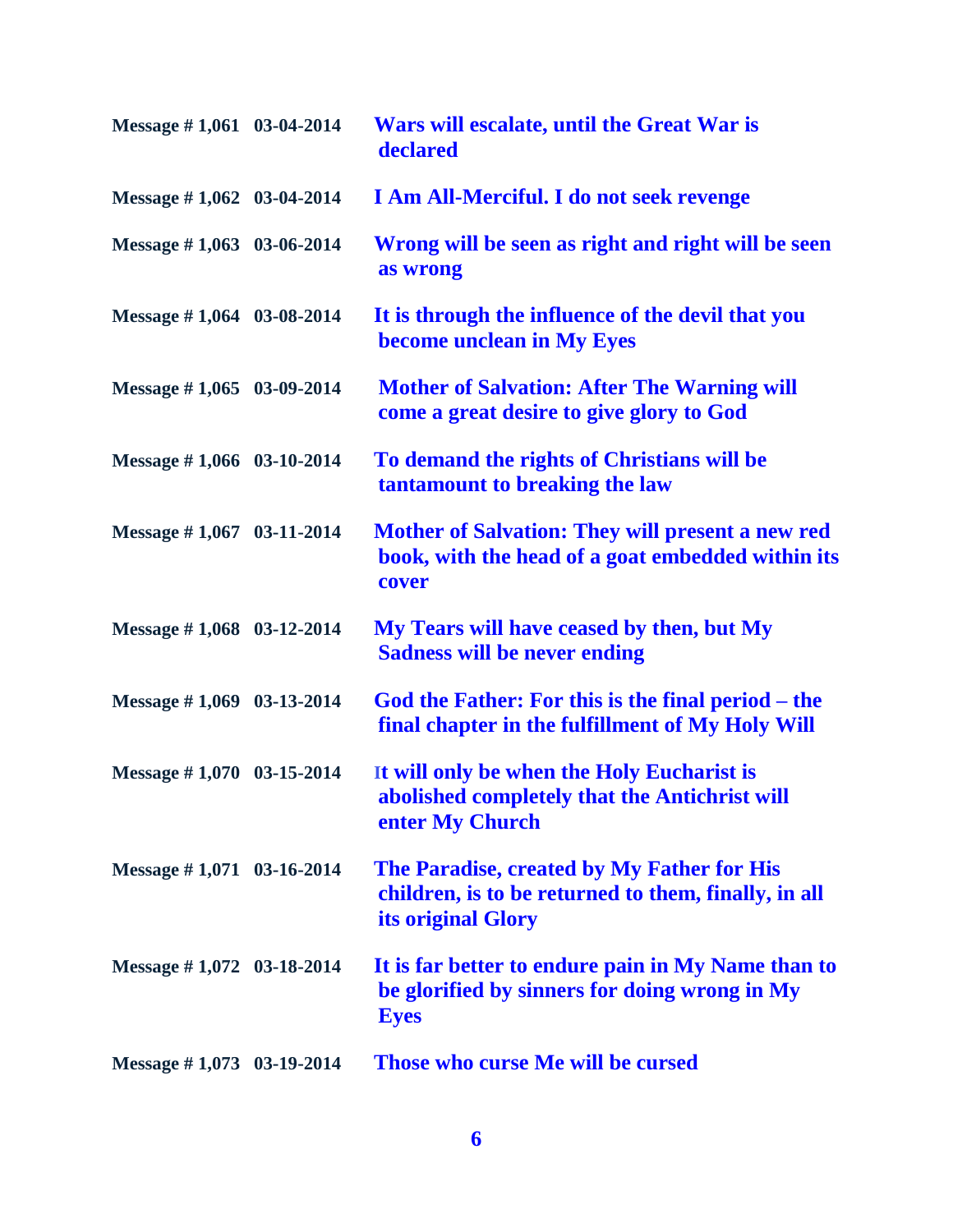| Message $\# 1,074$ 03-20-2014 | There will rise a fearful army, the likes of which<br>will never have been seen before                                                      |
|-------------------------------|---------------------------------------------------------------------------------------------------------------------------------------------|
| Message $\# 1,075$ 03-22-2014 | Once a soul is created by My Father, it will last<br>for eternity                                                                           |
| Message #1,076 03-23-2014     | What good is it to Me if a man is brought before<br>Me dragging and kicking his heels? It is useless                                        |
| Message $\# 1,077$ 03-24-2014 | God the Father: The famine, which will grip the<br>world as the Third Seal is opened, will not be<br>confined to the lack of food           |
| Message $\# 1,078$ 03-25-2014 | <b>Mother of Salvation: Ask me, your beloved</b><br>Mother, to give you the strength to carry on and<br>to protect the Mission of Salvation |
| Message $\# 1,079$ 03-26-2014 | They are Mine. I Am theirs. That will always be<br>the case. I love them all. It is that simple                                             |
| Message #1,080 03-27-2014     | By allowing themselves to be bullied by the<br>heathen, they will become like heathen                                                       |
| Message $\# 1,081$ 03-29-2014 | Every effort will be made by men of science to<br>disprove the Existence of God over the next two<br>years                                  |
| Message $\# 1,082$ 03-30-2014 | Oh woe to those chosen by the Lord to serve Him<br>in the last days, for they will not be awake to My<br><b>Call</b>                        |
| Message $\# 1,083$ 03-31-2014 | <b>God the Father: Earthquakes will strike your</b><br><b>cities</b>                                                                        |
| Message $\# 1,084$ 04-01-2014 | It was for these poor souls that I cried Tears of<br><b>Blood in the Garden of Gethsemane</b>                                               |
| Message $\# 1,085$ 04-02-2014 | <b>Mother of Salvation: The conversion, Promised</b><br>by my Father, will begin this month                                                 |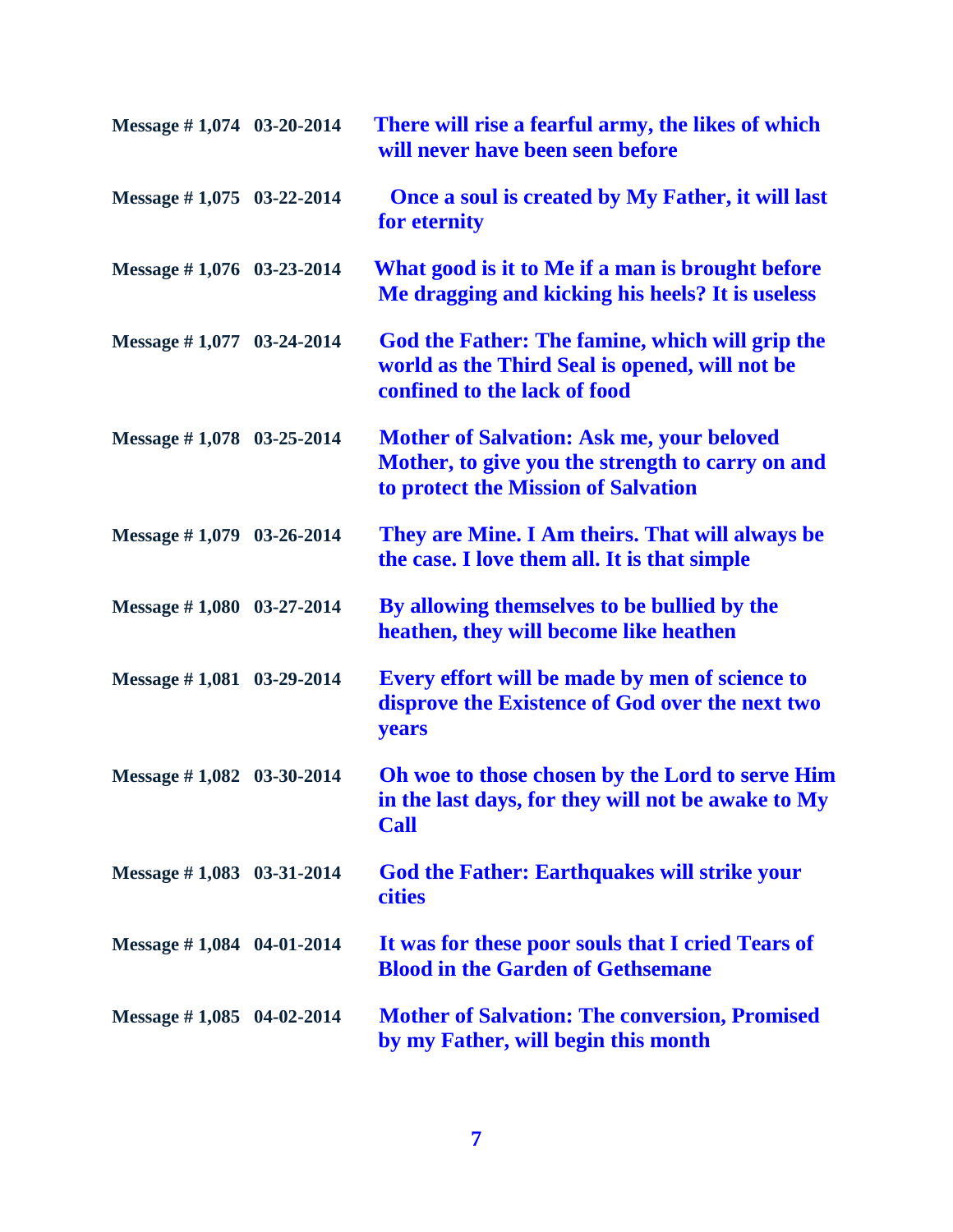| Message #1,086 04-03-2014     | As long as love thrives, the human race can<br>survive                                                                     |
|-------------------------------|----------------------------------------------------------------------------------------------------------------------------|
| Message $\# 1,087$ 04-04-2014 | They will lead millions of Catholics into grave<br>error and My Churches will lose their Sanctity                          |
| Message $\# 1,088$ 04-05-2014 | My final Plan to gather My Church into My<br><b>Refuge is about to be revealed</b>                                         |
| Message $\# 1,089$ 04-07-2014 | Those who try to uphold the Word, within My<br><b>Churches, will be silenced by expulsion</b>                              |
| Message $\# 1,090$ 04-08-2014 | You will know these traitors by their symbolic<br>gestures, which insult My Divinity                                       |
| Message #1,091 04-09-2014     | <b>Mother of Salvation: My Son, Jesus Christ, will</b><br>be betrayed by another Judas and one with great<br>authority     |
| Message $\# 1,092$ 04-10-2014 | My most esteemed Bishop will be the subject of a<br>terrible miscarriage of justice                                        |
| Message $\#$ 1,093 04-11-2014 | Mother of Salvation: Jesus was like you, in all<br>things, except sin, for that would have been<br><b>impossible</b>       |
| Message #1,094 04-12-2014     | My Love and your faith, combined, will become<br>the Sword of Salvation                                                    |
| Message #1,095 04-13-2014     | As Good Friday draws near, those who torment<br>Me and try to wipe out all traces of Me will suffer<br>greatly on that day |
| Message $\#$ 1,096 04-15-2014 | The Cross is your link to Eternal Life. Never<br><b>forsake the Cross</b>                                                  |
| Message $\# 1,097$ 04-17-2014 | My New Paradise will become the World without<br>end – as foretold                                                         |
| Message $\# 1,098$ 04-18-2014 | There is only one path to God and that is through<br>Me, Jesus Christ. There is no other route                             |